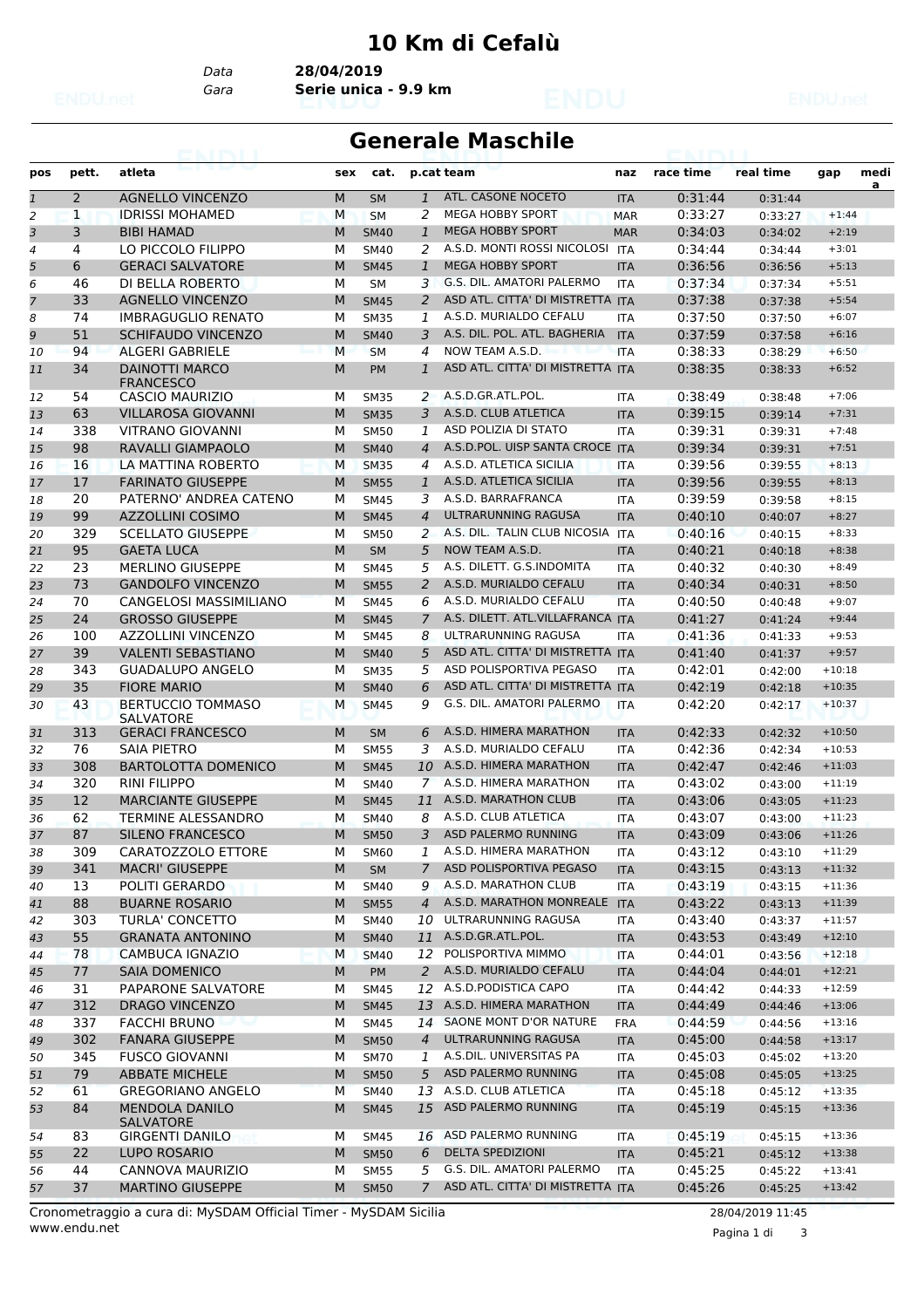## **Generale Maschile**

| pos      | pett.     | atleta                                             | sex    | cat.                       |                | p.cat team                                          | naz                      | race time          | real time          | gap                  | medi<br>a |
|----------|-----------|----------------------------------------------------|--------|----------------------------|----------------|-----------------------------------------------------|--------------------------|--------------------|--------------------|----------------------|-----------|
| 58       | 57        | <b>AMATO GIOVANNI</b>                              | M      | <b>SM40</b>                | 14             | A.S.D. CLUB ATLETICA                                | <b>ITA</b>               | 0:45:38            | 0:45:31            | $+13:55$             |           |
| 59       | 325       | <b>MARTORANA PAOLO</b>                             | М      | <b>SM45</b>                | 17             | <b>RUN CARD</b>                                     | <b>ITA</b>               | 0:45:41            | 0:45:33            | $+13:58$             |           |
|          |           | <b>FRANCESCO</b>                                   |        |                            |                |                                                     |                          |                    |                    |                      |           |
| 60       | 58<br>304 | <b>ANSELMO ANTONIO</b><br>CAMPAGNA IGNAZIO         | M<br>М | <b>SM50</b><br><b>SM50</b> | 8<br>9         | A.S.D. CLUB ATLETICA<br>ASD TERMINI BIKE & TRAIL    | <b>ITA</b><br><b>ITA</b> | 0:45:50            | 0:45:44            | $+14:07$<br>$+14:34$ |           |
| 61       | 59        | DI FRANCO MICHELE                                  | M      | <b>SM45</b>                | 18             | A.S.D. CLUB ATLETICA                                |                          | 0:46:17<br>0:46:18 | 0:46:16            | $+14:35$             |           |
| 62<br>63 | 45        | <b>CORRADINO DIEGO</b>                             | М      | SM60                       | 2              | G.S. DIL. AMATORI PALERMO                           | <b>ITA</b><br><b>ITA</b> | 0:46:21            | 0:46:10<br>0:46:21 | $+14:38$             |           |
| 64       | 339       | <b>MONTAGNA MARIO</b>                              | M      | <b>SM45</b>                | 19             | ASD POLIZIA DI STATO                                | <b>ITA</b>               | 0:46:26            | 0:46:19            | $+14:43$             |           |
| 65       | 340       | LO VERDE GIUSEPPE                                  | M      | SM60                       | 3              | ASD POLISPORTIVA PEGASO                             | <b>ITA</b>               | 0:46:29            | 0:46:26            | $+14:46$             |           |
| 66       | 65        | <b>INCHIAPPA ANTONINO</b>                          | M      | <b>SM55</b>                | 6              | A.S. DIL. MARATHON                                  | <b>ITA</b>               | 0:46:35            | 0:46:24            | $+14:51$             |           |
| 67       | 301       | CASSARINO ANGELO                                   | М      | <b>SM45</b>                | 20.            | ULTRARUNNING RAGUSA                                 | <b>ITA</b>               | 0:46:35            | 0:46:28            | $+14:52$             |           |
| 68       | 18        | RUSSELLO PAOLO                                     | M      | <b>SM35</b>                | 6              | A.S.D. ATLETICA SICILIA                             | <b>ITA</b>               | 0:46:42            | 0:46:36            | $+14:59$             |           |
| 69       | 81        | CAVARRETTA FRANCESCO                               | М      | <b>SM45</b>                | 21             | ASD PALERMO RUNNING                                 | <b>ITA</b>               | 0:46:46            | 0:46:41            | $+15:03$             |           |
| 70       | 330       | <b>CALTABIANO GIUSEPPE</b>                         | M      | <b>SM65</b>                | $\mathbf{1}$   | A.S.DIL. UNIVERSITAS PA                             | <b>ITA</b>               | 0:47:01            | 0:46:55            | $+15:17$             |           |
| 71       | 342       | <b>PEGASO GIUSEPPE</b>                             | M      | <b>SM60</b>                | 4              | ASD POLISPORTIVA PEGASO                             | <b>ITA</b>               | 0:47:33            | 0:47:28            | $+15:50$             |           |
| 72       | 321       | <b>TERESI GIUSEPPE</b>                             | M      | <b>SM55</b>                | $\mathcal{I}$  | A.S.D. HIMERA MARATHON                              | <b>ITA</b>               | 0:47:47            | 0:47:39            | $+16:04$             |           |
| 73       | 331       | <b>FINOCCHIARO RENZO</b>                           | М      | <b>SM45</b>                | 22             | <b>RUN CARD</b>                                     | <b>ITA</b>               | 0:47:50            | 0:47:45            | $+16:07$             |           |
| 74       | 93        | RICCOBONO ROBERTO                                  | M      | <b>SM35</b>                | $\overline{7}$ | A.S.D. MARATHON MONREALE ITA                        |                          | 0:48:09            | 0:47:59            | $+16:26$             |           |
| 75       | 36        | <b>MANGALAVITI LUCIO</b>                           | М      | <b>SM65</b>                | 2              | ASD ATL. CITTA' DI MISTRETTA ITA                    |                          | 0:48:16            | 0:48:14            | $+16:33$             |           |
| 76       | 14        | <b>DELL'UTRI SALVATORE</b>                         | M      | <b>SM65</b>                | 3              | A.S.D. TRACK CLUB MASTER                            | <b>ITA</b>               | 0:48:19            | 0:48:12            | $+16:35$             |           |
| 77       | 335       | SAMPINO ANTONIO                                    | М      | <b>SM40</b>                | 15             | A.S.DIL. UNIVERSITAS PA                             | <b>ITA</b>               | 0:48:21            | 0:48:21            | $+16:38$             |           |
| 78       | 310       | <b>CATALANO FABRICIO</b>                           | M      | <b>SM55</b>                | 8              | A.S.D. HIMERA MARATHON                              | <b>ITA</b>               | 0:48:25            | 0:48:16            | $+16:42$             |           |
| 79       | 318       | PROFITA GIUSEPPE                                   | M      | <b>SM55</b>                | 9              | A.S.D. HIMERA MARATHON                              | <b>ITA</b>               | 0:48:25            | 0:48:18            | $+16:42$             |           |
| 80       | 322       | <b>MASCELLINO CESARE</b>                           | M      | <b>SM60</b>                | 5              | <b>RUN CARD</b>                                     | <b>ITA</b>               | 0:48:38            | 0:48:33            | $+16:55$             |           |
| 81       | 69        | VACCARO ALESSANDRO                                 | М      | <b>SM50</b>                | 10             | A.S.D. TRINACRIA PALERMO                            | <b>ITA</b>               | 0:48:50            | 0:48:46            | $+17:07$             |           |
| 82       | 305       | <b>GIUFFRIDA WALTER</b>                            | M      | <b>SM45</b>                | 23             | A.S.D. PODISTICA PATTESE                            | <b>ITA</b>               | 0:49:14            | 0:49:08            | $+17:31$             |           |
| 83       | 326       | SANFILIPPO VINCENZO                                | М      | <b>SM45</b>                | 24             | <b>RUN CARD</b>                                     | <b>ITA</b>               | 0:49:20            | 0:49:11            | $+17:37$             |           |
| 84       | 311       | <b>CRIMINISI SALVATORE</b>                         | M      | <b>SM40</b>                |                | 16 A.S.D. HIMERA MARATHON                           | <b>ITA</b>               | 0:49:27            | 0:49:18            | $+17:44$             |           |
| 85       | 41        | AIELLO ANTONINO                                    | M      | <b>SM40</b>                | 17             | G.S. DIL. AMATORI PALERMO                           | <b>ITA</b>               | 0:49:36            | 0:49:27            | $+17:52$             |           |
| 86       | 96        | <b>MANISCALCO SALVATORE</b>                        | M      | <b>SM50</b>                | 11             | NOW TEAM A.S.D.                                     | <b>ITA</b>               | 0:49:43            | 0:49:31            | $+18:00$             |           |
| 87       | 90        | <b>FIUMEFREDDO GIUSEPPE</b>                        | М      | <b>SM45</b>                |                | 25 A.S.D. MARATHON MONREALE                         | <b>ITA</b>               | 0:50:02            | 0:49:50            | $+18:19$             |           |
| 88       | 47        | <b>FERRANTE GIUSEPPE</b>                           | M      | <b>SM35</b>                | 8              | <b>G.S. DIL. AMATORI PALERMO</b>                    | <b>ITA</b>               | 0:50:03            | 0:49:56            | $+18:20$             |           |
| 89       | 307       | <b>ALONGI GIORGIO</b>                              | М      | <b>SM40</b>                | 18             | A.S.D. HIMERA MARATHON                              | <b>ITA</b>               | 0:50:04            | 0:49:49            | $+18:20$             |           |
| 90       | 316       | PARRINELLO AGOSTINO                                | M      | <b>SM60</b>                | 6              | A.S.D. HIMERA MARATHON                              | <b>ITA</b>               | 0:50:04            | 0:49:49            | $+18:21$             |           |
| 91       | 42        | <b>BADAGLIACCO EUGENIO</b>                         | М      | <b>SM40</b>                | 19             | G.S. DIL. AMATORI PALERMO<br>20 ASD PALERMO RUNNING | <b>ITA</b>               | 0:50:08            | 0:49:57            | $+18:25$             |           |
| 92       | 85        | <b>OLIVA GIUSEPPE</b>                              | M      | <b>SM40</b>                |                | ASD NO AL DOPING RAGUSA                             | <b>ITA</b>               | 0:50:17            | 0:50:09<br>0:50:16 | $+18:33$             |           |
| 93       | 97        | <b>MACCA GIOVANNI</b>                              | M<br>M | <b>SM60</b>                | 7              | A.S.D. MARATHON MONREALE                            | <b>ITA</b>               | 0:50:28            |                    | $+18:44$<br>$+18:55$ |           |
| 94<br>95 | 349<br>26 | <b>GALVANO SALVATORE</b><br><b>FLORAMO TINDARO</b> | м      | <b>SM55</b><br><b>SM50</b> | 10             | 12 AMATORI S.C.DUILIA                               | <b>ITA</b><br><b>ITA</b> | 0:50:38<br>0:50:51 | 0:50:25<br>0:50:41 | $+19:08$             |           |
| 96       | 27        | SINDONI ANTONINO                                   | M      | <b>SM50</b>                | 13             | AMATORI S.C.DUILIA                                  | <b>ITA</b>               | 0:50:51            | 0:50:43            | $+19:08$             |           |
| 97       | 306       | PASSAFIUME GIUSEPPE                                | М      | <b>SM60</b>                | 8              | ASD GRUPPO SPORTIVO VIGILI                          | ITA                      | 0:50:52            | 0:50:46            | $+19:09$             |           |
| 98       | 317       | PASSAFIUME FRANCESCO                               | M      | <b>SM</b>                  | 8              | A.S.D. HIMERA MARATHON                              | <b>ITA</b>               | 0:50:53            | 0:50:44            | $+19:10$             |           |
| 99       | 11        | LAURETTA CALOGERO                                  | M      | SM60                       | 9              | A.S.D. MARATHON CLUB                                | ITA                      | 0:50:55            | 0:50:45            | $+19:12$             |           |
| 100      | 334       | PRESTI MARCO                                       | M      | <b>SM</b>                  | 9              | AMBROSIANA ASCD                                     | <b>ITA</b>               | 0:51:14            | 0:51:00            | $+19:31$             |           |
| 101      | 92        | <b>MANNO MAURIZIO</b>                              | М      | <b>SM50</b>                |                | 14 A.S.D. MARATHON MONREALE ITA                     |                          | 0:51:31            | 0:51:17            | $+19:48$             |           |
| 102      | 49        | LO GALBO CARLO                                     | M      | <b>SM55</b>                |                | 11 A.S. DIL. POL. ATL. BAGHERIA                     | <b>ITA</b>               | 0:51:34            | 0:51:31            | $+19:50$             |           |
| 103      | 324       | <b>VITELLARO ROBERTO</b>                           | м      | <b>SM50</b>                |                | 15 RUNCARD                                          | ITA                      | 0:52:00            | 0:51:52            | $+20:17$             |           |
| 104      | 67        | ZEFERINO SALVATORE                                 | M      | <b>SM55</b>                |                | 12 A.S.D. SPORTAMATORI                              | <b>ITA</b>               | 0:52:13            | 0:52:05            | $+20:30$             |           |
| 105      | 48        | <b>CARUSO FRANCESCO</b>                            | М      | SM40                       |                | 21 A.S. DIL. POL. ATL. BAGHERIA                     | ITA                      | 0:52:22            | 0:52:21            | $+20:39$             |           |
| 106      | 314       | LA ROSA ANTONINO                                   | M      | <b>SM65</b>                | $\overline{4}$ | A.S.D. HIMERA MARATHON                              | <b>ITA</b>               | 0:52:28            | 0:52:13            | $+20:45$             |           |
| 107      | 68        | <b>BARTOLONE MAURIZIO</b>                          | М      | <b>SM60</b>                |                | 10 A.S.D. TRINACRIA PALERMO                         | <b>ITA</b>               | 0:52:32            | 0:52:25            | $+20:48$             |           |
| 108      | 75        | RAJMONDI SERGE                                     | M      | <b>SM40</b>                |                | 22 A.S.D. MURIALDO CEFALU                           | <b>ITA</b>               | 0:52:37            | 0:52:32            | $+20:53$             |           |
| 109      | 19        | <b>TRAPANI SERGIO</b>                              | М      | <b>SM55</b>                |                | 13 ATLETICA ENNA                                    | <b>ITA</b>               | 0:52:51            | 0:52:46            | $+21:08$             |           |
| 110      | 50        | MERCADANTE IGNAZIO                                 | M      | <b>SM50</b>                |                | 16 A.S. DIL. POL. ATL. BAGHERIA                     | <b>ITA</b>               | 0:53:04            | 0:53:01            | $+21:21$             |           |
| 111      | 86        | <b>SALICA MICHELE</b>                              | М      | <b>SM40</b>                |                | 23 ASD PALERMO RUNNING                              | ITA                      | 0:53:09            | 0:53:01            | $+21:26$             |           |
| 112      | 327       | <b>GIACOBBE FILIPPO</b>                            | M      | <b>SM45</b>                |                | 26 A.S. DIL. TALIN CLUB NICOSIA ITA                 |                          | 0:53:10            | 0:53:10            | $+21:27$             |           |
| 113      | 315       | PALUMBO AGOSTINO                                   | М      | <b>SM45</b>                |                | 27 A.S.D. HIMERA MARATHON                           | ITA                      | 0:53:41            | 0:53:32            | $+21:57$             |           |
| 114      | 56        | <b>GAGLIARDO BRIUCCIA</b>                          | M      | <b>SM55</b>                |                | 14 A.S.DIL. PALERMO H. 13,30                        | <b>ITA</b>               | 0:53:43            | 0:53:34            | $+22:00$             |           |
|          | 25        | <b>GIANFRANCO</b><br>ALIQUO' ANTONINO              |        |                            |                | 11 AMATORI S.C.DUILIA                               |                          | 0:55:36            |                    | $+23:53$             |           |
| 115      | 15        | <b>GALATI GIORDANO</b>                             | М<br>M | SM60<br><b>SM50</b>        | 17             | SPORT ETNA OUTDOOR                                  | <b>ITA</b>               | 0:55:36            | 0:55:26            | $+23:53$             |           |
| 116      |           | <b>ANTONINO</b>                                    |        |                            |                |                                                     | <b>ITA</b>               |                    | 0:55:24            |                      |           |
| 117      | 336       | CASTAGNETTA MARCO                                  | м      | <b>SM50</b>                | 18             | NOW TEAM A.S.D.                                     | ITA                      | 0:56:07            | 0:55:54            | $+24:24$             |           |
| 118      | 344       | <b>AVARELLO ROBERTO</b>                            | M      | <b>SM35</b>                | 9              | <b>RUN CARD</b>                                     | <b>ITA</b>               | 0:56:25            | 0:56:13            | $+24:41$             |           |
| 119      | 21        | <b>RUSSO GIUSEPPE</b>                              | М      | <b>SM70</b>                | 2              | I PODISTI DI CAPITANATA                             | ITA                      | 0:56:53            | 0:56:48            | $+25:10$             |           |
|          |           |                                                    |        |                            |                |                                                     |                          |                    |                    |                      |           |

Pagina 2 di 3